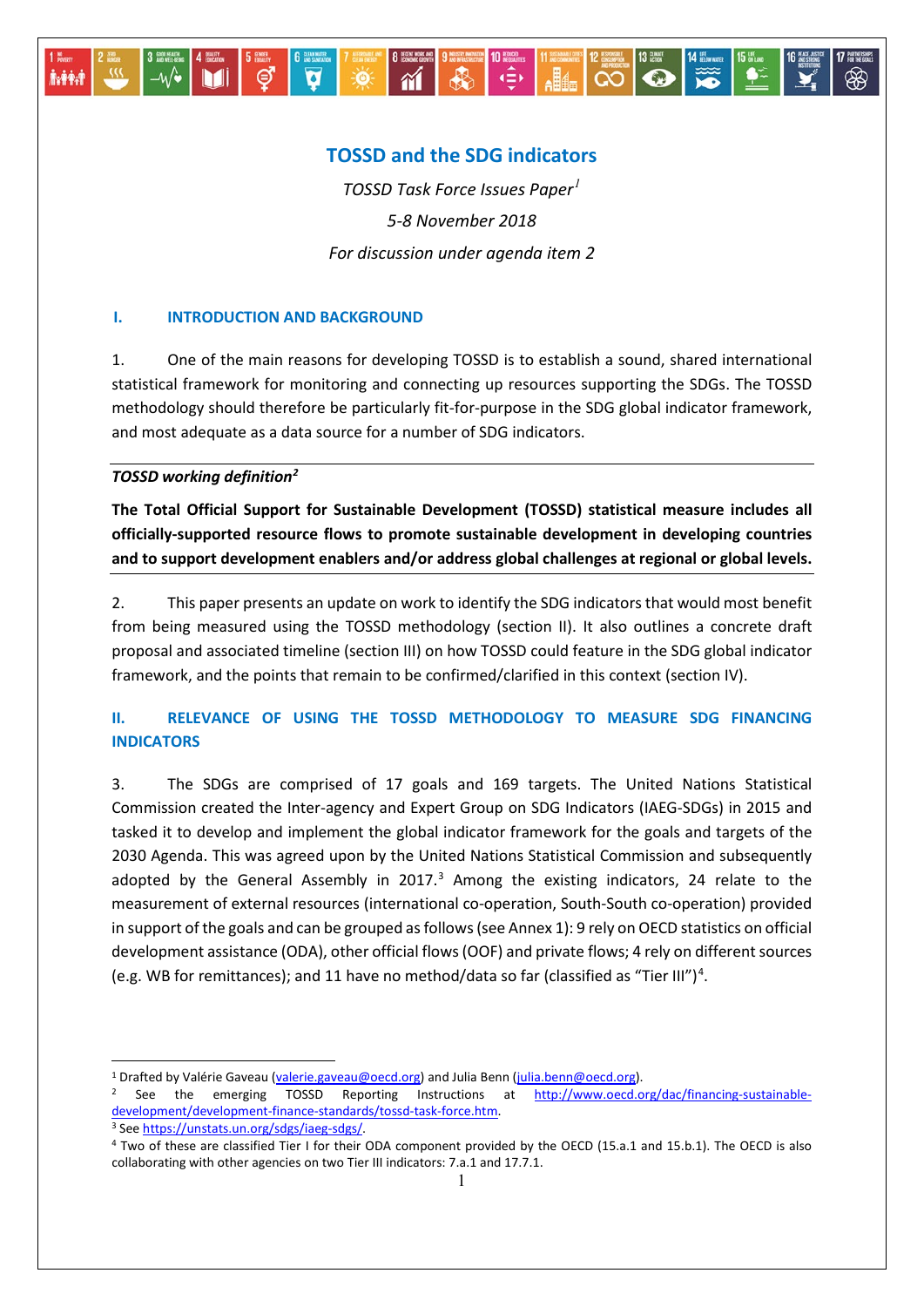4. **TOSSD is meant to cover all officially-supported resource flows regardless of financial instrument used or level of concessionality with a view to enabling the international community to monitor resources supporting the SDGs above and beyond ODA, including private resources that are mobilised through official means.** TOSSD is designed to measure support for sustainable development and would therefore logically fit in the SDG indicator framework on its own, as a complementary indicator of the means of implementation under target 17.3 "Mobilize additional financial resources for developing countries from multiple sources". The TOSSD methodology would also be most relevant to measure existing indicators that encompass external resources beyond ODA. In comparison with the current data sources (e.g. ODA+OOF), the TOSSD methodology will provide more accurate (only sustainable resources included, and improved measurement of technical co-operation) and more comprehensive (emerging providers, resources mobilised from the private sector) data for these indicators. Relevant texts have already been drafted (see for example text contributed to the forthcoming report "Global outlook on financing for sustainable development" in Box 1).

## **Box 1. Presentation of TOSSD in the forthcoming report "Global outlook on financing for sustainable development"**

### **How is TOSSD contributing to the measurement of financing for sustainable development?**

Implementing the ambitious SDGs will require maximising the full potential of all forms of financing for sustainable development. TOSSD is a new statistical framework, specifically designed to measure external officially-supported finance for sustainable development and the SDGs. It is designed to provide a coherent, comparable and unified system for tracking SDG–relevant investments that can inform strategic planning, identify emerging gaps and priorities, and assess progress in matching supply with needs.

A wide range of investments and contributions are covered in the scope of work to develop the TOSSD framework. Resources mobilised from the private sector by official development finance interventions are included. Also included is information collected on cross-border flows to help developing countries to track external resources in support of their national sustainable development strategies and support their national budgeting and financial planning processes. The work also will cover global public goods for sustainable development, which are essential for the implementation of the SDGs although they involve no direct resource transfers to developing countries. This information is currently not captured in any internationally comparable statistics.

In the spirit of SDG 17 (revitalising the global partnership for sustainable development) and the call of the Addis Ababa Action Agenda to "hold open, inclusive and transparent discussions" on TOSSD, an international task force was established in the second quarter of 2017 to further clarify the scope and statistical features of TOSSD. The composition of the task force ensures a balanced representation between traditional and South-South providers and partner countries, national statistical offices, development co-operation policy bodies, and international organisations. The task force has concluded its discussions on a number of key features of the TOSSD framework, such as the operational definition of TOSSD and the main statistical concepts and reporting principles.

5. Annex 1 contains the list of the 24 financing indicators, and analyses the relevance of potentially using TOSSD methodology to measure them.

• **Twelve indicators encompass resources beyond ODA [2.a.2, 7.a.1, 7.b.1., 9.a.1, 10.b.1, 11.4.1, 11.c.1, 12.a.1, 17.3.1, 17.7.1, 17.9.1, 17.19.1].** TOSSD methodology would be most relevant to measure these indicators (or some of their components), see paragraph 4 above.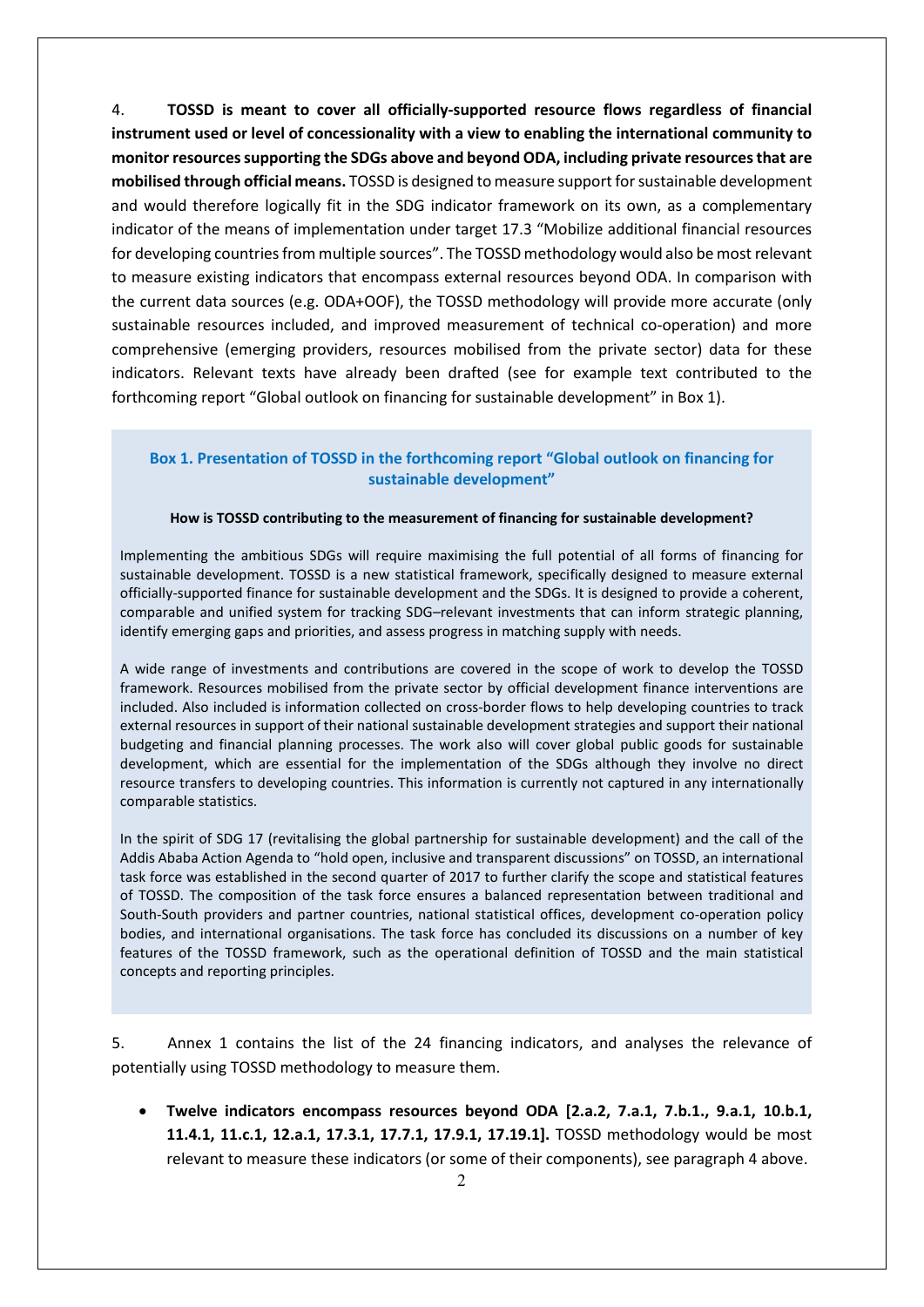- **Six indicators' titles refer to ODA as a sole source of finance while the associated targets could be viewed as broader (no specific mention of ODA) [1.a.3, 3.b.2, 4.b.1, 6.a.1, 15.a.1, 15.b.1].** It is not proposed to use TOSSD methodology to measure these indicators, as this could be wrongly interpreted as TOSSD replacing ODA (TOSSD is a measure that complements ODA). However, the possibility to adjust the indicator to better match the target could be signalled to the IAEG-SDGs at a later stage.<sup>[5](#page-2-0)</sup>
- **Six indicators measure quantities that differ from TOSSD** (ODA, remittances) **[8.a.1, 17.2.1, 17.3.2, 17.4.1, 17.17.1]** in line with their associated targets **or relate to a topic which is under the mandate of another agency** [**13.a.1**, UNFCCC] and it is clearly not relevant to use TOSSD to measure them.

## **III. PROPOSAL TO FEATURE TOSSD IN THE SDG GLOBAL INDICATOR FRAMEWORK**

6. The process for making a proposal to the IAEG-SDGs remains to be clarified. At this stage, different options of proposals are put forward in this note, and the more appropriate/feasible option needs to be confirmed with IAEG-SDGs:

- **Improve the measurement of the means of implementation, in particular in relation to target 17.3 "Mobilize additional financial resources for developing countries from multiple sources", by including a complementary indicator on TOSSD in the SDG indicator framework.**
- **Improve the measurement of selected indicators among the ones identified above [2.a.2, 7.a.1, 7.b.1., 9.a.1, 10.b.1, 11.4.1, 11.c.1, 12.a.1, 17.3.1, 17.7.1, 17.9.1, 17.19.1] by using the TOSSD methodology.** As appropriate, the proposal could cover the twelve indicators (or some of their components), or a selection of them (e.g. the four indicators where the OECD is the sole custodian agency as this could facilitate the process). It could possibly take the form of adjusted metadata for these indicators (feasibility to be confirmed with IAEG-SDGs), see example in Annex 2 for indicator 9.a.1.
- **Make a more high-level proposal to integrate the TOSSD measure in the SDG monitoring framework as a medium-term statistical input.** The form of this proposal (e.g. high-level text to be included in the list of SDG indicators) remains to be clarified with IAEG-SDGs.

7. Once the best approach is confirmed, subject to further guidance from the IAEG-SDGs, the proposal could be prepared by the TOSSD Task Force, and submitted to the IAEG-SDGs. The proposal in the second bullet above could be put forward for the selected indicators in the form of a "package", containing the proposed adjustments to their metadata<sup>[6](#page-2-1)</sup>. The package would clearly indicate that the

<span id="page-2-0"></span><sup>-</sup><sup>5</sup> The forthcoming OECD report "Global outlook on Financing for Sustainable development" that will be launched at the Paris Peace Forum on 11 November calls for efforts to strengthen measures of all resources called for in Addis to better understand their contribution to the SDGs. It also notes that, while SDG 17.3 calls on countries to "Mobilize additional financial resources for developing countries from multiple sources", the existing SDG financing indicators are mainly limited to measures of official development assistance and other official flows as provided by the OECD DAC (see Annex 1, inspired from the Global Outlook).

<span id="page-2-1"></span><sup>&</sup>lt;sup>6</sup> Proposing adjustments to the metadata could also be an opportunity to recommend harmonising the wording used in the titles of some of the indicators concerned. The current terminology differs for each of them, which can create confusion: e.g. 2.a.2 "total official flows", 9.a.1 "total official international support", 10.b.1 "total resource flows for development", 17.9.1 "dollar value".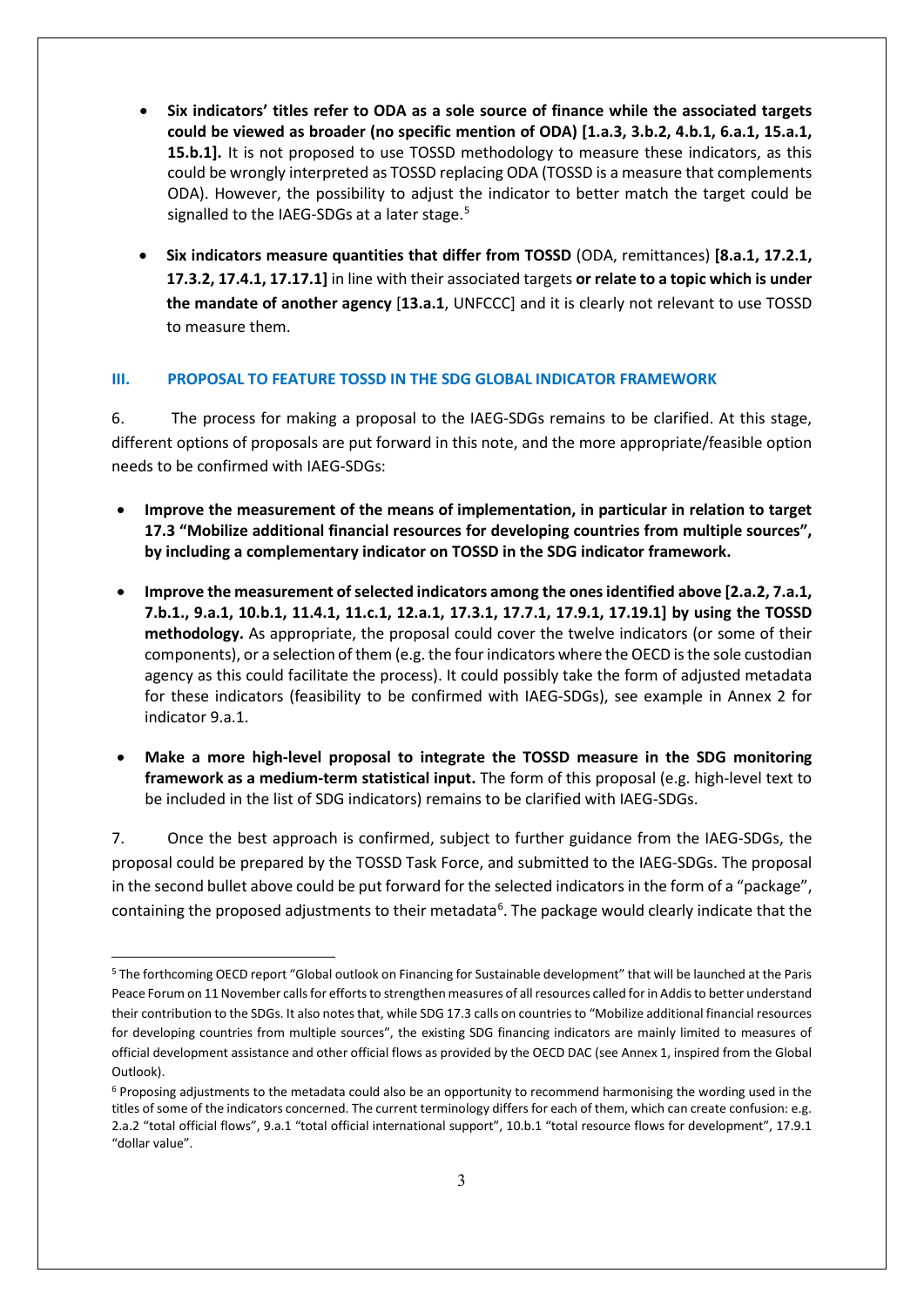proposal is a "turnkey solution" put forward to the IAEG-SDGs, to fix some imperfections in the current measurement of the indicators concerned, and not requiring any input, work or burden by the IAEG or national statistical offices.

8. The proposal could also include additional background material as required. For example, the requests by custodian agencies for upgrading their indicators (e.g. from Tier III to Tier II) that are currently discussed at IAEG-SDGs' meetings are informed by the provision of metadata plus extensive additional information on the background and rationale for the request and the narrative regarding the development of the methodology<sup>[7](#page-3-0)</sup>. They describe:

- the development and testing of the methodology (including information on how national statistical offices are involved in methodology development, data collection and data validation),
- consultations held on the methodology,
- results of the pilot studies and list of countries consulted,
- information on how and when the methodology has become an international standard and who is the governing body for it.
- 9. As regards the timeline for making the proposal to IAEG-SDGs, it is suggested that:
	- **During the first week of November 2018:** The Task Force clarifies key points with UNSD/IAEG-SDGs (see section IV).
	- **By mid-November 2018:** Upon confirmation of the best approach, the Secretariat finalises the concrete proposal.
	- **December 2018:** The Task Force validates the proposal and formally submits it.

## **IV. TOSSD TASK FORCE AND IAEG INTERACTIONS: KEY POINTS**

10. To facilitate Task Force members' interactions with the IAEG-SDGs, this section summarises the key messages to convey to the IAEG-SDGs, and the points that remain to be clarified.

## *Key messages on TOSSD to convey to IAEG-SDGs*

- **The TOSSD Task Force is reaching out to the IAEG-SDGs to learn from them on the way forward for proposing the inclusion of TOSSD in the global indicator framework.** Although this note proposes some possible concrete steps to make a formal proposal, the TOSSD Task Force is keen to obtain advice from the IAEG-SDGs on whether this is appropriate, and is very much open to their suggestions on the best approach to follow.
- **The Task Force understands the IAEG-SDGs is currently not in a position to receive more proposals for the** *creation of additional indicators* **for the global indicator framework. [8](#page-3-1)** However, given that TOSSD is designed to measure support for sustainable development, it would logically fit in the SDG indicator framework on its own, as a complementary indicator

<span id="page-3-0"></span><sup>-</sup><sup>7</sup> See requests for tier re-classification up for discussion at the IAEG-SDGs meeting in November in Stockholm: [https://unstats.un.org/sdgs/meetings/iaeg-sdgs-meeting-08/](https://unstats.un.org/sdgs/meetings/iaeg-sdgs-meeting-08).

<span id="page-3-1"></span><sup>8</sup> It has earlier been clarified that the IAEG-SDGs has already conducted the process for identifying potential additional indicators to be examined during the 2020 comprehensive review and would be very reluctant to re-open this file (IAEG-SDGs' members are concerned with the reporting burden that additional indicators would create, this was one of the conclusions from the IAEG-SDGs meeting in April 2018, where Laurent Sarazin, co-chair of the TOSSD Task Force, presented TOSSD).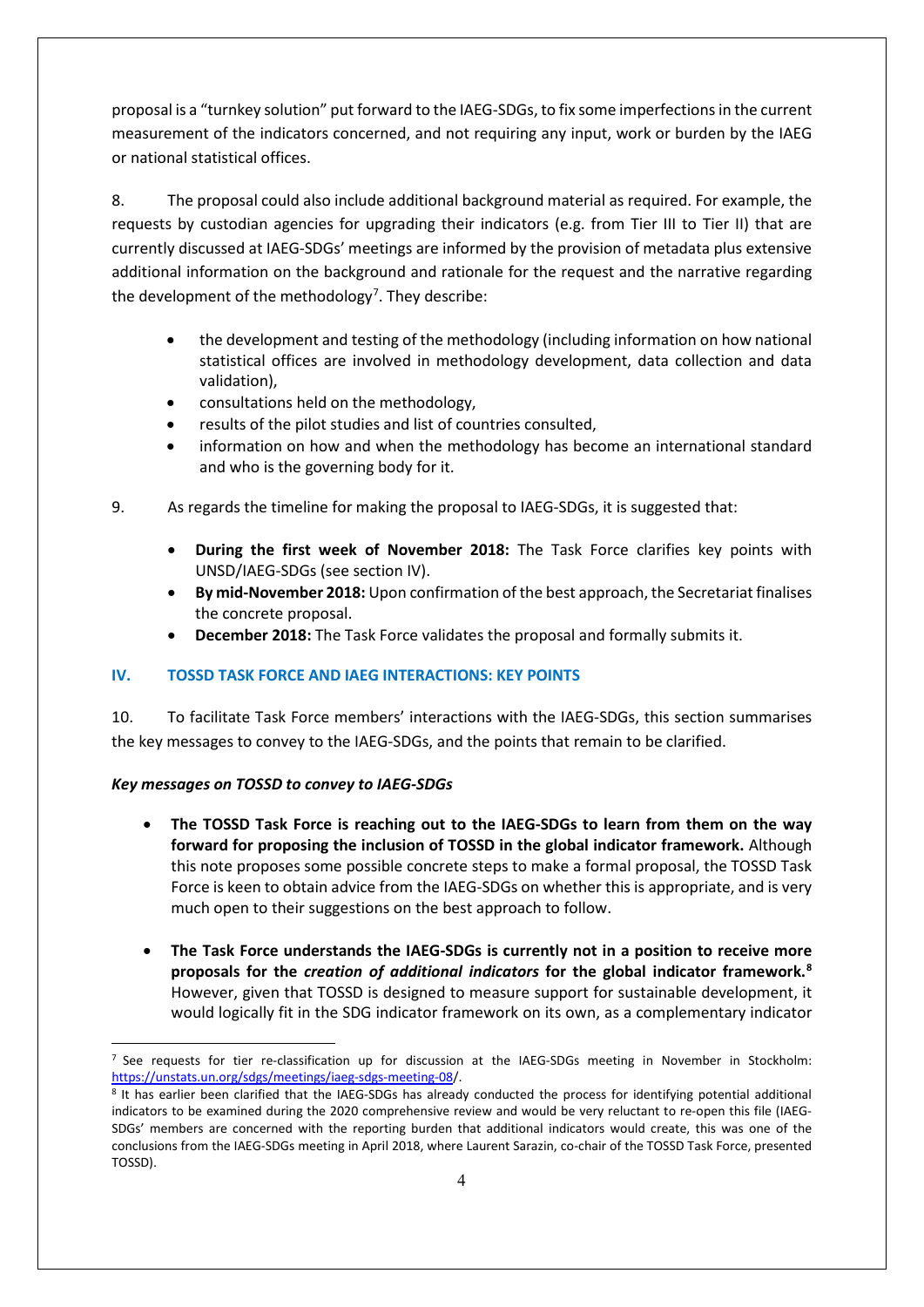of the means of implementation, in particular under target 17.3 "Mobilize additional financial resources for developing countries from multiple sources". This is one option put forward in this note.

- **It is not proposed to** *replace* **existing indicators, but to use the TOSSD methodology to**  *measure* **selected existing indicators.** It would be a "turnkey solution" to fix some imperfections in the current measurement of the indicators concerned, and not requiring any input, work or burden by the IAEG-SDGs or national statistical offices.
- **The proposal to use "TOSSD" data for the measurement of selected indicators, instead of "ODA + OOF" does not "downgrade" ODA.** As for data currently provided by the OECD on "ODA+OOF" – where ODA is subsumed in a total figure, "TOSSD" data would also encompass ODA flows complying with the definition of sustainable development.
- **Using TOSSD to measure the selected indicators would have the advantage of a better coverage.** Some emerging providers do not currently recognise ODA as an appropriate metric for measuring their development co-operation. Their figures are not included in the OECD databases and therefore not included in the measurement of SDG indicators so far. Emerging providers are part of the inclusive process to develop TOSSD and are expected to report.
- **The proposal to use TOSSD methodology to measure selected indicators does not enlarge the associated goals or targets.** Resources mobilised from the private sector through official development finance interventions are expected to play a prominent role in the 2030 Agenda; including them in the measure of selected SDG indicators does not enlarge the related goals or targets, but provides for a better match between the indicators and targets concerned. Resources mobilised from the private sector are an important component in the TOSSD framework, but remain clearly separately identifiable.

### *Main points that remain to be confirmed/clarified with IAEG-SDGs*

- **What is the best approach** to follow for featuring TOSSD in the SDG global indicator framework – high-level text, complementary indicator under target 17.3 or focused work on identified indicators? **What concrete steps does the Task Force need to take to advance this work?**
- **Process**.

<u>.</u>

- $\triangleright$  Are the proposals in this note in line with IAEG processes? If not, what would be the necessary adjustments?
- $\triangleright$  Is there a standard procedure for proposing improvements to the measurement of existing indicators, including those classified as Tier I? What process does a custodian agency need to follow to make a proposal to adjust the metadata for its indicators to signal updates to the statistical methods as they evolve?<sup>[9](#page-4-0)</sup>
- $\triangleright$  Can the proposals in relation to TOSSD be part of the 2020 comprehensive review of SDG indicators? If yes, in what form?
- **Content** of the proposal (and the use of any specific **format/template)**. Should it consist of adjusted metadata for selected indicators (see Annex 2), see also paragraph 8.

<span id="page-4-0"></span><sup>9</sup> For example, the current metadata for indicator 9.a.1 would need to be adjusted, as i) the DAC has revised its definition of concessionality which should be reflected in the ODA definition; ii) the reference to the reporting directives is no longer correct; and iii) the selection of sector codes for "infrastructure" is incomplete. The new definition on concessionality will need to be revised for all indicators on ODA.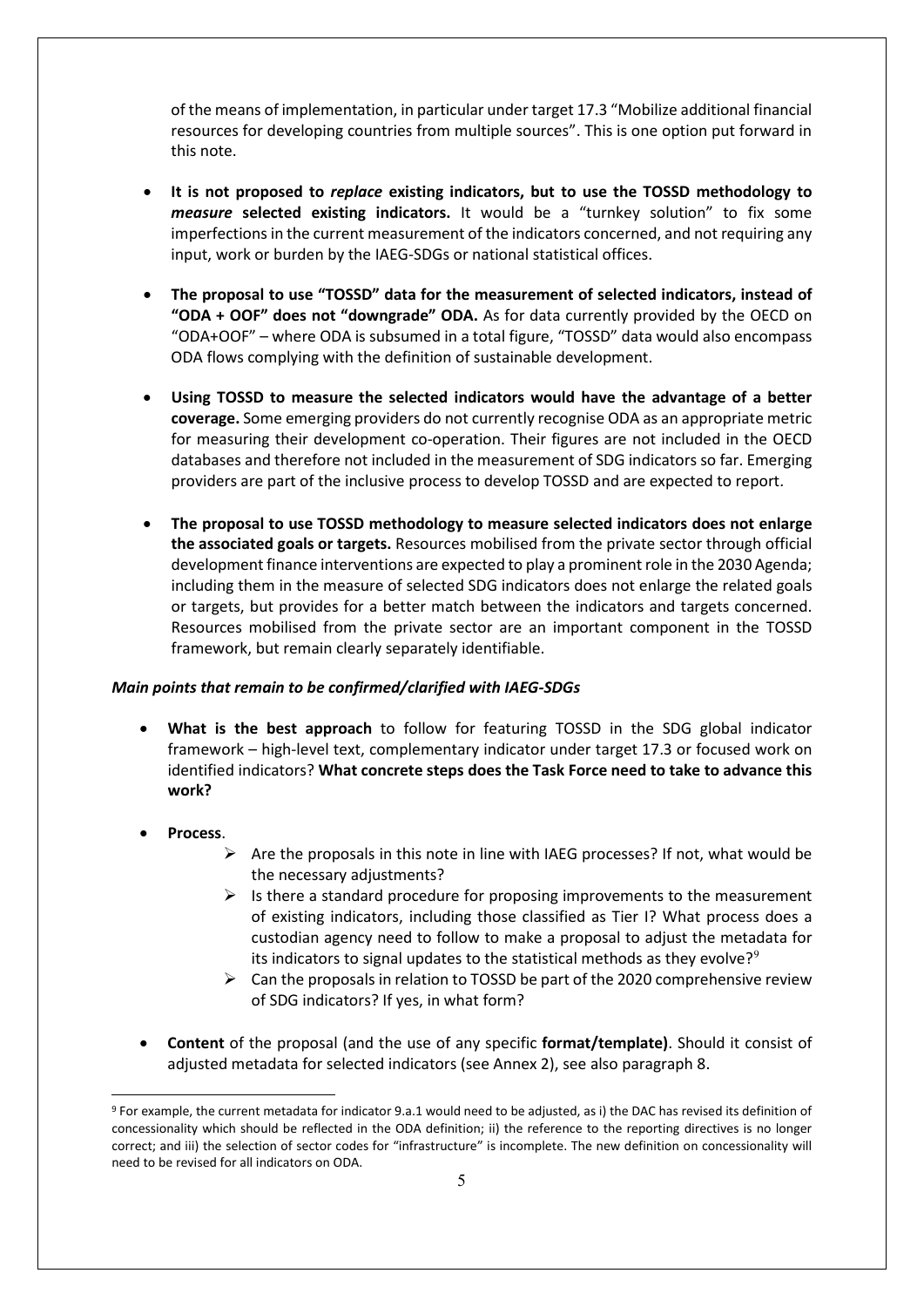• **Timing** for making a formal proposal, recognising that the Reporting Instructions for TOSSD will only be finalised early next year, and implemented in providers' systems as of 2019 flows. Can we make the case for referencing the TOSSD measure in the work of the IAEG-SDGs, for example as a medium-term statistical input, building on the fact that the methodology for Pillar I is largely ready and that some data are already available from pilot studies and soon from the Survey on 2017 data?

## **Issues for discussion**

### **Do Task Force members have any comments on:**

- The alternative approaches proposed for featuring TOSSD in the SDG indicator framework (paragraph 6)?
- The identification of SDG financing indicators that would benefit most from being measured using TOSSD methodology (section II and Annex 1)?
- The proposed adjustments to metadata for indicator 9.a.1 (Annex 2)?
- The key messages to convey to IAEG-SDGs and the points that remain to be clarified with them on the way forward (section IV)?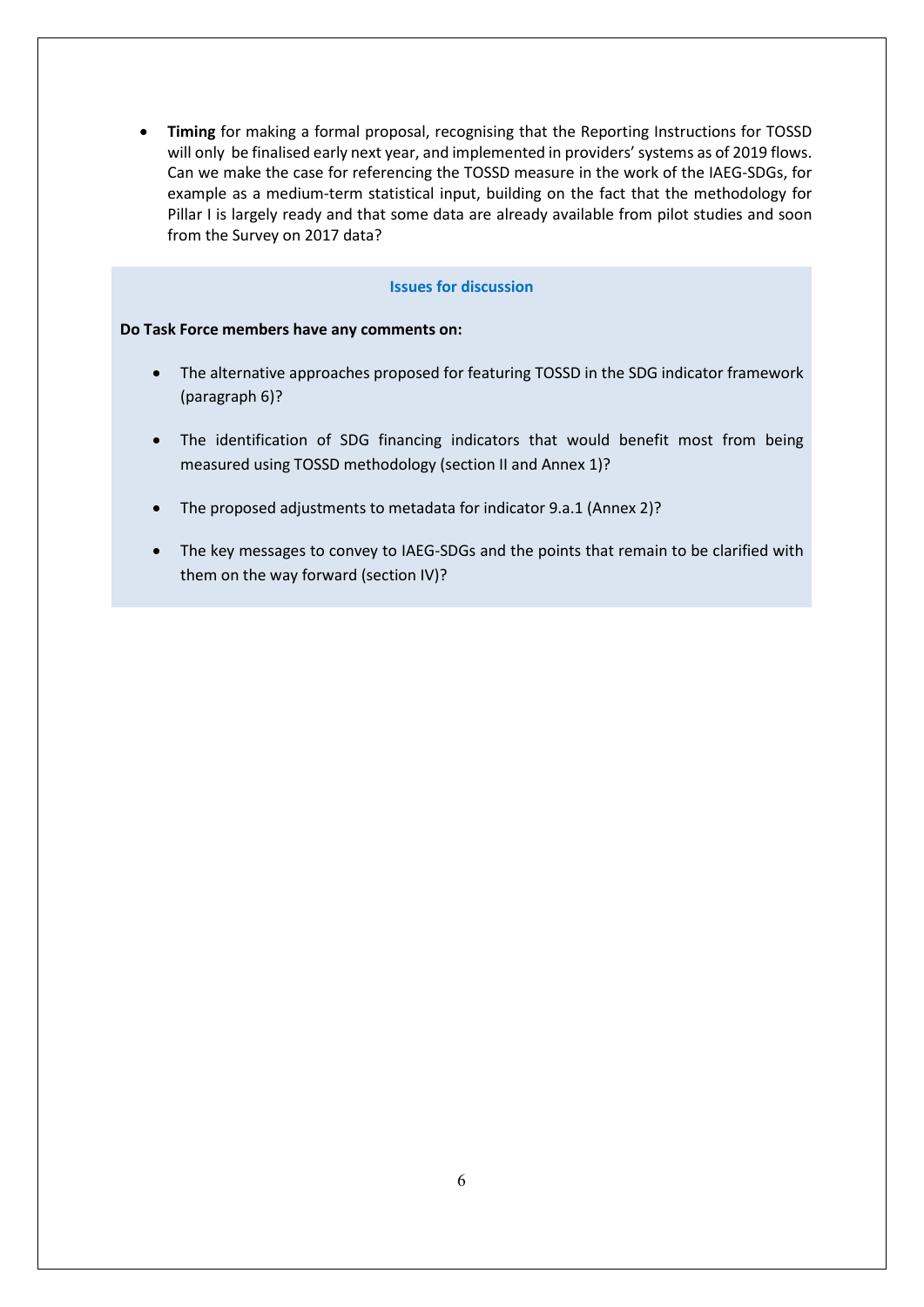## **Annex 1. Relevance of using the TOSSD methodology to measure various SDG indicators**

### *Notes*

*\* The title of the indicator refers to ODA, and it is therefore not relevant to measure it using TOSSD methodology. However, the target itself does not specifically refer to ODA and could be seen as broader in scope in terms of types of finance covered. The question of why the current indicator focusses on ODA solely could be taken up with IAEG at a later stage. \*\* repeat of 15.a1.*

| <b>SDG</b> targets                                                                                                                                                                                                                                                                                                                                                                                                                                                                                                                                                                                         | <b>SDG financial indicators</b>                                                                                                             | Tier           | Source of<br>financing | <b>Custodian agency</b> | Relevance of using<br><b>TOSSD methodology</b><br>to measure the<br>indicator (or some of<br>its components) |
|------------------------------------------------------------------------------------------------------------------------------------------------------------------------------------------------------------------------------------------------------------------------------------------------------------------------------------------------------------------------------------------------------------------------------------------------------------------------------------------------------------------------------------------------------------------------------------------------------------|---------------------------------------------------------------------------------------------------------------------------------------------|----------------|------------------------|-------------------------|--------------------------------------------------------------------------------------------------------------|
| 1.a Ensure significant mobilization of resources from a variety of sources, including through<br>enhanced development cooperation, in order to provide adequate and predictable means for<br>developing countries, in particular least developed countries, to implement programmes and<br>policies to end poverty in all its dimensions                                                                                                                                                                                                                                                                   | 1.a.3 Sum of total grants and non-debt-creating inflows directly<br>allocated to poverty reduction programmes as a proportion of<br>GDP     | $\mathbf{III}$ | Grants                 | Under discussion        | $No*$                                                                                                        |
| 2.a Increase investment, including through enhanced international cooperation, in rural<br>infrastructure, agricultural research and extension services, technology development and<br>plant and livestock gene banks in order to enhance agricultural productive capacity in<br>developing countries, in particular least developed countries                                                                                                                                                                                                                                                             | 2.a.2 Total official flows (official development assistance<br>plus other official flows) to the agriculture sector                         |                | <b>ODA/OOF</b>         | <b>OECD</b>             | Yes                                                                                                          |
| 3.b Support the research and development of vaccines and medicines for the communicable and<br>non-communicable diseases that primarily affect developing countries, provide access to<br>affordable essential medicines and vaccines, in accordance with the Doha Declaration on the<br>TRIPS Agreement and Public Health, which affirms the right of developing countries to use to the<br>full the provisions in the Agreement on Trade-Related Aspects of Intellectual Property Rights<br>regarding flexibilities to protect public health, and, in particular, provide access to medicines for<br>all | 3.b.2 Total net official development assistance to medical<br>research and basic health sectors                                             |                | ODA                    | OECD                    | No'                                                                                                          |
| 4.b By 2020, substantially expand globally the number of scholarships available to developing<br>countries, in particular least developed countries, small island developing States and African<br>countries, for enrolment in higher education, including vocational training and information and<br>communications technology, technical, engineering and scientific programmes, in developed<br>countries and other developing countries                                                                                                                                                                | 4.b.1 Volume of official development assistance flows for<br>scholarships by sector and type of study                                       |                | <b>ODA</b>             | OECD                    | No*                                                                                                          |
| 6.a By 2030, expand international cooperation and capacity-building support to developing<br>countries in water- and sanitation-related activities and programmes, including water harvesting,<br>desalination, water efficiency, wastewater treatment, recycling and reuse technologies                                                                                                                                                                                                                                                                                                                   | 6.a.1 Amount of water- and sanitation-related official<br>development assistance that is part of a government-<br>coordinated spending plan |                | <b>ODA</b>             | WHO.<br>UNEP.<br>OECD   | No*                                                                                                          |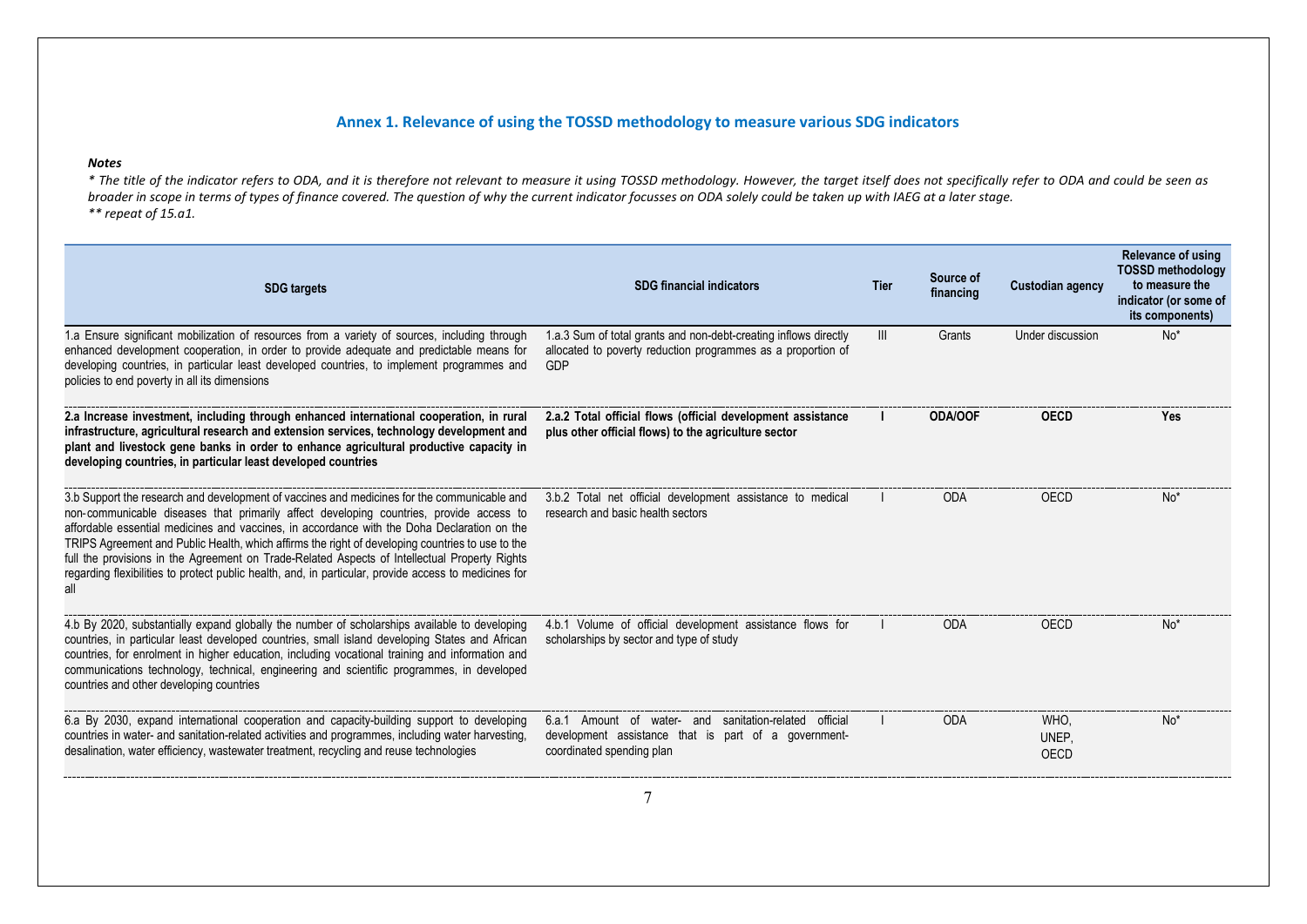| <b>SDG targets</b>                                                                                                                                                                                                                                                                                                                             | <b>SDG financial indicators</b>                                                                                                                                                                                                                                                                                                                                                                                                                                                  | Tier                                | Source of<br>financing                                | <b>Custodian agency</b> | Relevance of using<br><b>TOSSD methodology</b><br>to measure the<br>indicator (or some of<br>its components) |
|------------------------------------------------------------------------------------------------------------------------------------------------------------------------------------------------------------------------------------------------------------------------------------------------------------------------------------------------|----------------------------------------------------------------------------------------------------------------------------------------------------------------------------------------------------------------------------------------------------------------------------------------------------------------------------------------------------------------------------------------------------------------------------------------------------------------------------------|-------------------------------------|-------------------------------------------------------|-------------------------|--------------------------------------------------------------------------------------------------------------|
| 7.a By 2030, enhance international cooperation to facilitate access to clean energy<br>research and technology, including renewable energy, energy efficiency and advanced and<br>cleaner fossil-fuel technology, and promote investment in energy infrastructure and clean<br>energy technology                                               | 7.a.1 International financial flows to developing countries in<br>support of clean energy research and development and<br>renewable energy production, including in hybrid systems                                                                                                                                                                                                                                                                                               | Ш                                   | <b>ODA/OOF/total</b><br>public<br>investment<br>flows | <b>OECD, IRENA</b>      | <b>Yes</b>                                                                                                   |
| 7.b By 2030, expand infrastructure and upgrade technology for supplying modern and<br>sustainable energy services for all in developing countries, in particular least developed<br>countries, small island developing States and landlocked developing countries, in<br>accordance with their respective programmes of support                | 7.b.1 Investments in energy efficiency as a proportion of<br>GDP and the amount of foreign direct investment in financial<br>transfer for infrastructure and technology to sustainable<br>development services                                                                                                                                                                                                                                                                   | Ш                                   | Investments /<br><b>FDI</b>                           | <b>IEA</b>              | Yes                                                                                                          |
| 8.a Increase Aid for Trade support for developing countries, in particular least developed countries,<br>including through the Enhanced Integrated Framework for Trade-related Technical Assistance to<br><b>Least Developed Countries</b>                                                                                                     | 8.a.1 Aid for Trade commitments and disbursements                                                                                                                                                                                                                                                                                                                                                                                                                                |                                     | <b>ODA</b>                                            | OECD                    | No                                                                                                           |
| 9.a Facilitate sustainable and resilient infrastructure development in developing countries<br>through enhanced financial, technological and technical support to African countries, least<br>developed countries, landlocked developing countries and small island developing States                                                          | official international support (official<br>9.a.1 Total<br>development assistance plus other official flows) to<br>infrastructure                                                                                                                                                                                                                                                                                                                                                |                                     | ODA / OOF                                             | <b>OECD</b>             | Yes                                                                                                          |
| 10.b Encourage official development assistance and financial flows, including foreign direct<br>investment, to States where the need is greatest, in particular least developed countries,<br>African countries, small island developing States and landlocked developing countries, in<br>accordance with their national plans and programmes | 10.b.1 Total resource flows for development, by recipient<br>and donor countries and type of flow (e.g. official<br>development assistance, foreign direct investment and<br>other flows)                                                                                                                                                                                                                                                                                        | Tier I<br>(ODA)<br>Tier II<br>(FDI) | <b>ODA / OOF /</b><br><b>Private flows</b>            | <b>OECD</b>             | Yes                                                                                                          |
| 11.4 Strengthen efforts to protect and safeguard the world's cultural and natural heritage                                                                                                                                                                                                                                                     | 11.4.1 Total expenditure (public and private) per capita spent<br>on the preservation, protection and conservation of all<br>cultural and natural heritage, by type of heritage (cultural,<br>natural, mixed and World Heritage Centre designation), level<br>of government (national, regional and local/municipal), type<br>of expenditure (operating expenditure/investment) and type<br>of private funding (donations in kind, private non-profit<br>sector and sponsorship) | Ш                                   | <b>Total</b><br>expenditures                          | <b>UNESCO-UIS</b>       | Yes                                                                                                          |
| 11.c Support least developed countries, including through financial and technical<br>assistance, in building sustainable and resilient buildings utilizing local materials                                                                                                                                                                     | 11.c.1 Proportion of financial support to the least developed<br>countries that is allocated to the construction and retrofitting<br>of sustainable, resilient and resource-efficient buildings<br>utilizing local materials                                                                                                                                                                                                                                                     | Ш                                   | <b>Financial</b><br>support                           | <b>UN-Habitat</b>       | <b>Yes</b>                                                                                                   |
|                                                                                                                                                                                                                                                                                                                                                | 8                                                                                                                                                                                                                                                                                                                                                                                                                                                                                |                                     |                                                       |                         |                                                                                                              |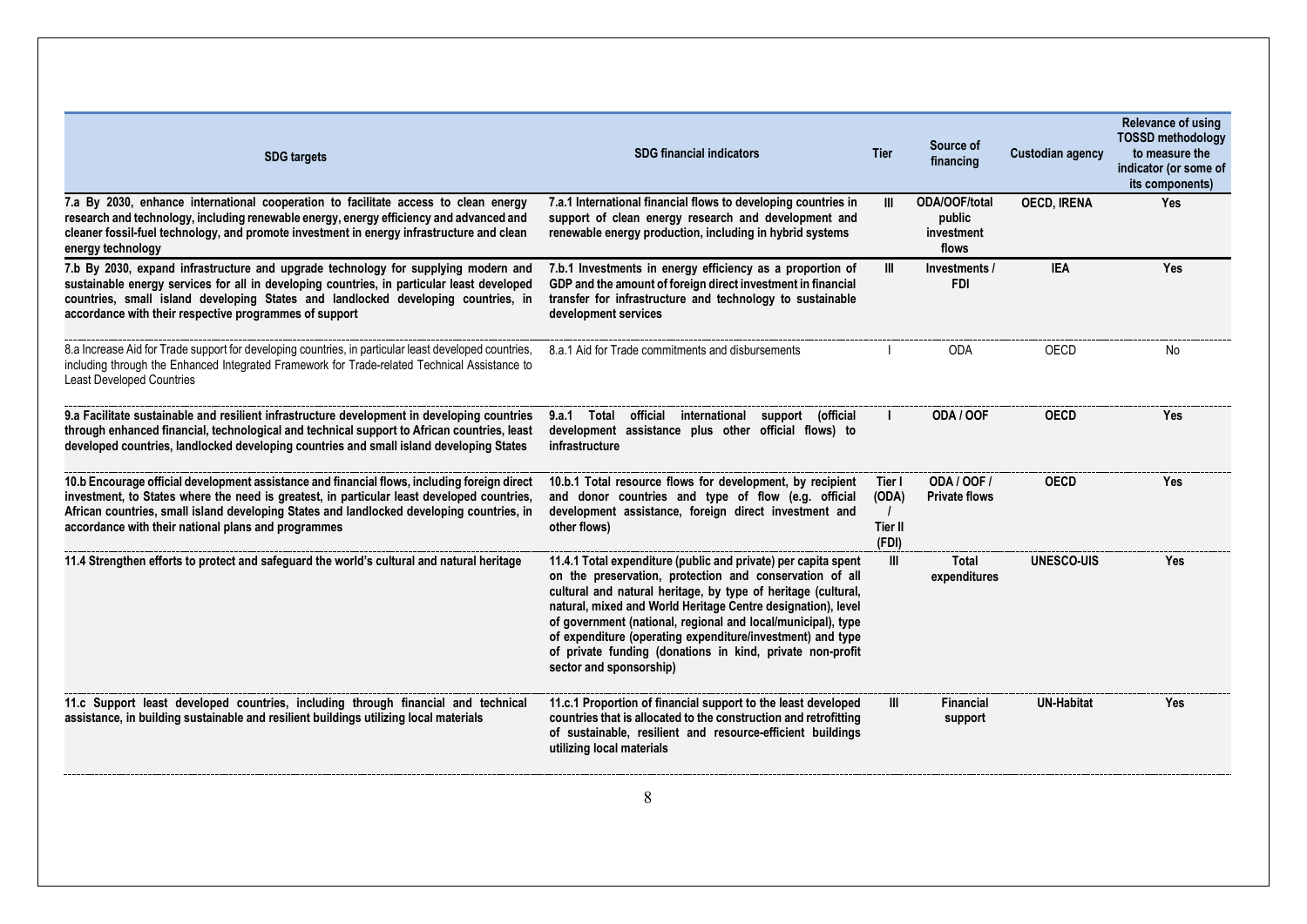| <b>SDG</b> targets                                                                                                                                                                                                                                                                                                                                                                                                                                                                                          | <b>SDG financial indicators</b>                                                                                                                                                                                                                          | Tier  | Source of<br>financing                                | <b>Custodian agency</b>             | Relevance of using<br><b>TOSSD methodology</b><br>to measure the<br>indicator (or some of<br>its components) |
|-------------------------------------------------------------------------------------------------------------------------------------------------------------------------------------------------------------------------------------------------------------------------------------------------------------------------------------------------------------------------------------------------------------------------------------------------------------------------------------------------------------|----------------------------------------------------------------------------------------------------------------------------------------------------------------------------------------------------------------------------------------------------------|-------|-------------------------------------------------------|-------------------------------------|--------------------------------------------------------------------------------------------------------------|
| 12.a Support developing countries to strengthen their scientific and technological capacity<br>to move towards more sustainable patterns of consumption and production                                                                                                                                                                                                                                                                                                                                      | 12.a.1 Amount of support to developing countries on<br>research and development for sustainable consumption and<br>production and environmentally sound technologies                                                                                     | Ш     | Amount of<br>support                                  | <b>Under discussion</b>             | Yes                                                                                                          |
| 13.a Implement the commitment undertaken by developed-country parties to the United Nations<br>Framework Convention on Climate Change to a goal of mobilizing jointly \$100 billion annually by<br>2020 from all sources to address the needs of developing countries in the context of meaningful<br>mitigation actions and transparency on implementation and fully operationalize the Green Climate<br>Fund through its capitalization as soon as possible                                               | 13.a.1 Mobilized amount of United States dollars per year<br>between 2020 and 2025 accountable towards the \$100 billion<br>commitment                                                                                                                   | Ш     | Mobilised<br>amount                                   | UNFCCC, OECD                        | No                                                                                                           |
| 15.a Mobilize and significantly increase financial resources from all sources to conserve and<br>sustainably use biodiversity and ecosystems                                                                                                                                                                                                                                                                                                                                                                | 15.a.1 Official development assistance and public expenditure on<br>conservation and sustainable use of biodiversity and ecosystems                                                                                                                      | 1/111 | <b>ODA</b>                                            | OECD,<br>UNEP.<br><b>World Bank</b> | $No*$                                                                                                        |
| 15.b Mobilize significant resources from all sources and at all levels to finance sustainable forest<br>management and provide adequate incentives to developing countries to advance such<br>management, including for conservation and reforestation                                                                                                                                                                                                                                                      | 15.b.1 Official development assistance and public expenditure on<br>conservation and sustainable use of biodiversity and<br>ecosystems**                                                                                                                 | 1/111 | <b>ODA</b>                                            | OECD.<br>UNEP,<br><b>World Bank</b> | No <sup>*</sup>                                                                                              |
| 17.2 Developed countries to implement fully their official development assistance commitments,<br>including the commitment by many developed countries to achieve the target of 0.7 per cent of<br>gross national income for official development assistance (ODA/GNI) to developing countries and<br>0.15 to 0.20 per cent of ODA/GNI to least developed countries; ODA providers are encouraged to<br>consider setting a target to provide at least 0.20 per cent of ODA/GNI to least developed countries | 17.2.1 Net official development assistance, total and to least<br>developed countries, as a proportion of the Organization for<br>Economic Cooperation and Development (OECD)<br>Development Assistance Committee donors' gross national<br>income (GNI) |       | <b>ODA</b>                                            | OECD                                | No                                                                                                           |
| 17.3 Mobilize additional financial resources for developing countries from multiple source                                                                                                                                                                                                                                                                                                                                                                                                                  | 17.3.1 Foreign direct investment (FDI), official development<br>assistance and South-South cooperation as a proportion of<br>total domestic budget                                                                                                       |       | ODA, FDI.<br>South-South<br>co-operation              | <b>OECD, UNCTAD</b>                 | Yes                                                                                                          |
|                                                                                                                                                                                                                                                                                                                                                                                                                                                                                                             | 17.3.2 Volume of remittances (in United States dollars) as a<br>proportion of total GDP                                                                                                                                                                  |       | Remittances                                           | <b>World Bank</b>                   | No                                                                                                           |
| 17.4 Assist developing countries in attaining long-term debt sustainability through coordinated<br>policies aimed at fostering debt financing, debt relief and debt restructuring, as appropriate, and<br>address the external debt of highly indebted poor countries to reduce debt distress                                                                                                                                                                                                               | 17.4.1 Debt service as a proportion of exports of goods and<br>services                                                                                                                                                                                  |       | Public and<br>publicly<br>quaranteed<br>external debt | World Bank                          | No                                                                                                           |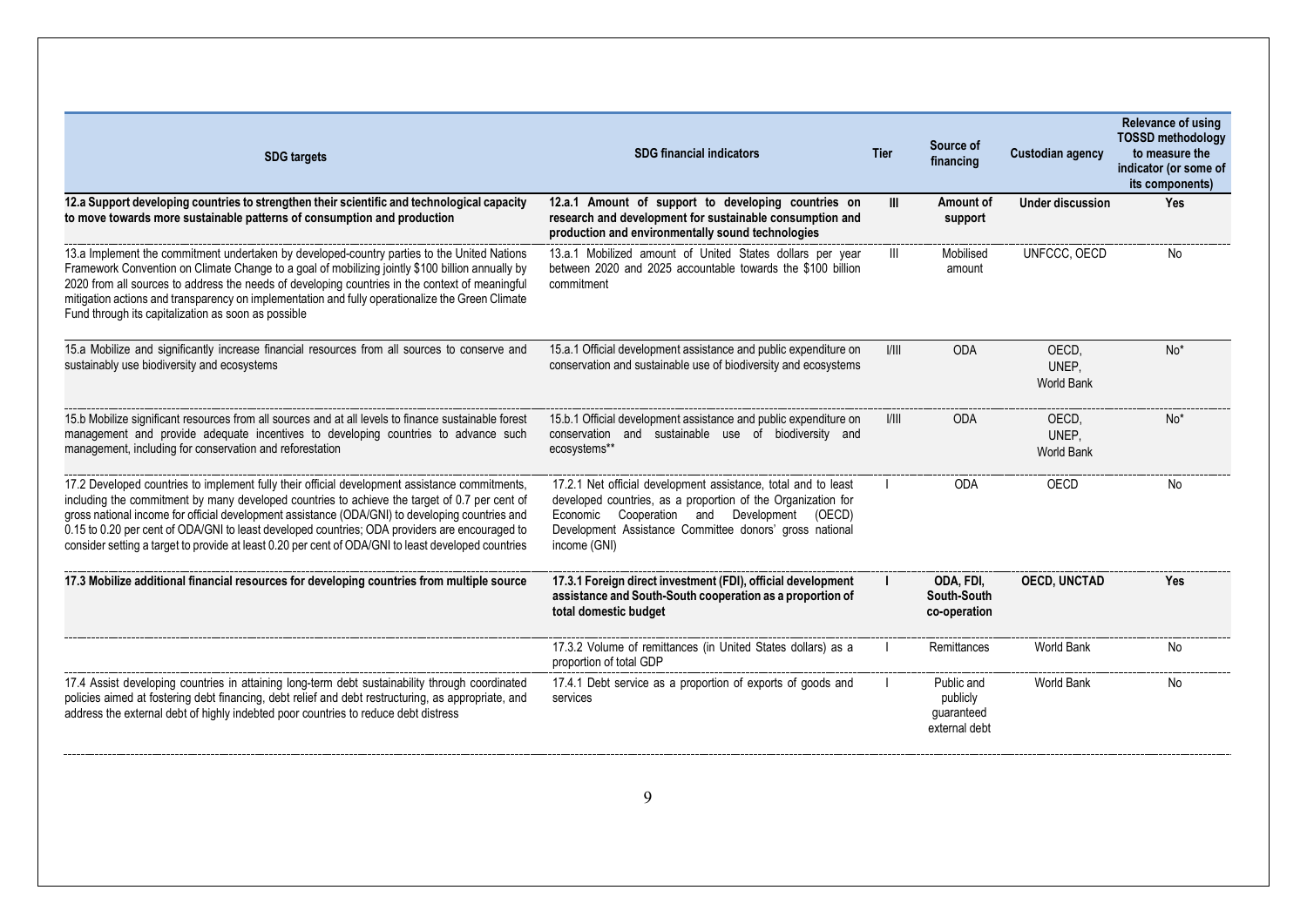| <b>SDG</b> targets                                                                                                                                                                                                                                                                 | <b>SDG financial indicators</b>                                                                                                                                                     | <b>Tier</b> | Source of<br>financing               | Custodian agency | Relevance of using<br><b>TOSSD methodology</b><br>to measure the<br>indicator (or some of<br>its components) |
|------------------------------------------------------------------------------------------------------------------------------------------------------------------------------------------------------------------------------------------------------------------------------------|-------------------------------------------------------------------------------------------------------------------------------------------------------------------------------------|-------------|--------------------------------------|------------------|--------------------------------------------------------------------------------------------------------------|
| 17.7 Promote the development, transfer, dissemination and diffusion of environmentally<br>technologies to developing countries on favourable terms, including on<br>sound<br>concessional and preferential terms, as mutually agreed                                               | 17.7.1 Total amount of approved funding for developing<br>countries to promote the development, transfer,<br>dissemination and diffusion of environmentally sound<br>technologies   | Ш           | Approved<br>funding                  | UNEP-CTCN        | <b>Yes</b>                                                                                                   |
| 17.9 Enhance international support for implementing effective and targeted capacity-<br>building in developing countries to support national plans to implement all the Sustainable<br>Development Goals, including through North-South, South-South and triangular<br>cooperation | 17.9.1 US dollar value of financial and technical assistance<br>(including through North-South, South-South and<br>co-operation) committed to developing<br>triangular<br>countries |             | <b>ODA/OOF</b>                       | <b>OECD</b>      | Yes                                                                                                          |
| 17.17 Encourage and promote effective public, public-private and civil society partnerships,<br>building on the experience and resourcing strategies of partnerships                                                                                                               | 17.17.1 Amount of US dollars committed to public-private and<br>civil society partnerships                                                                                          | Ш           | Amount of US<br>dollars<br>committed | World Bank       | No.                                                                                                          |
| 17.19 By 2030, build on existing initiatives to develop measurements of progress on<br>sustainable development that complement gross domestic product, and support statistical<br>capacity-building in developing countries                                                        | 17.19.1 Dollar value of all resources made available to<br>strengthen statistical capacity in developing countries                                                                  |             | Dollar value of<br>resources         | Paris 21         | Yes                                                                                                          |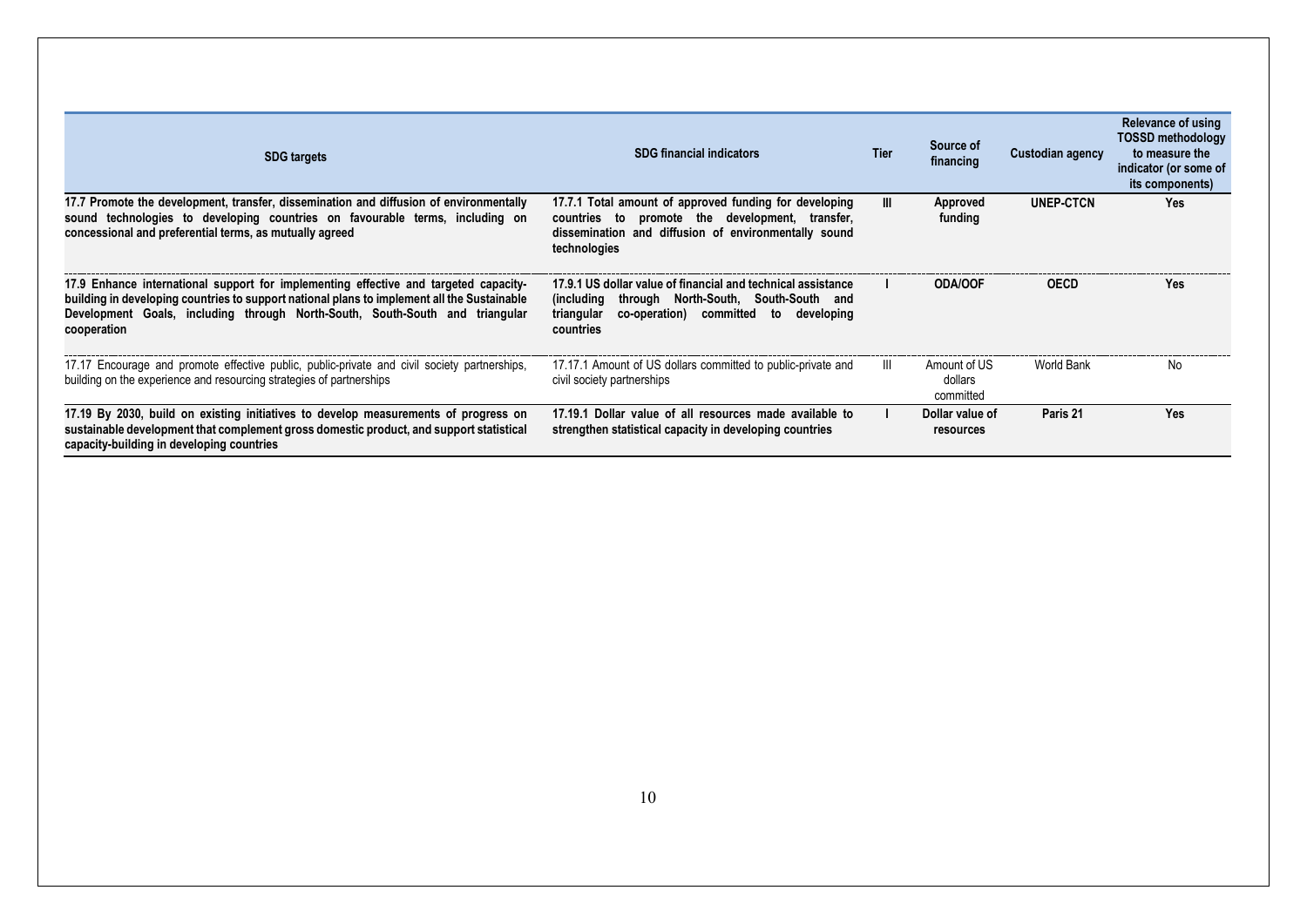### **Annex 2. Draft proposed adjustments to the metadata for indicator 9.a.1**

*Highlights indicate proposed new text, and strikethrough proposed deletions.* 

Goal 9: Build resilient infrastructure, promote inclusive and sustainable industrialization and foster innovation

Target 9.a: Facilitate sustainable and resilient infrastructure development in developing countries through enhanced financial, technological and technical support to African countries, least developed countries, landlocked developing countries and small island developing States

Indicator 9.a.1: Total official international support (official development assistance plus other official flows) to infrastructure

## Institutional information

### **Organization(s):**

Organisation for Economic Co-operation and Development (OECD). A more inclusive governance structure for TOSSD is yet to be determined, the OECD will be part of the consortium of TOSSD implementing bodies.

# Concepts and definitions

**Definition:** 

Gross disbursements of total ODA and other official flows from all donors in support of infrastructure.

TOSSD from all providers: gross disbursements of total officially-supported flows for infrastructure.

### **Rationale:**

Total ODA and OOF flows to developing countries quantify the public effort (excluding export credits) that donors provide to developing countries for infrastructure.

Total official support for sustainable development (TOSSD) quantifies resource flows in support of sustainable development provided to developing countries for infrastructure.

#### **Concepts:**

ODA: The DAC defines ODA as "those flows to countries and territories on the DAC List of ODA Recipients and to multilateral institutions which are

i) provided by official agencies, including state and local governments, or by their executive agencies; and

ii) each transaction is administered with the promotion of the economic development and welfare of developing countries as its main objective; and

is concessional in character and conveys a grant element of at least 25 per cent (calculated at a rate of discount of 10 per cent).

(See [http://www.oecd.org/dac/stats/officialdevelopmentassistancedefinitionandcoverage.htm\)](http://www.oecd.org/dac/stats/officialdevelopmentassistancedefinitionandcoverage.htm)

Other official flows (OOF): Other official flows (excluding officially supported export credits) are defined as transactions by the official sector which do not meet the conditions for eligibility as ODA, either because they are not primarily aimed at development, or because they are not sufficiently concessional. (See [http://www.oecd.org/dac/stats/documentupload/DCDDAC\(2016\)3FINAL.pdf,](http://www.oecd.org/dac/stats/documentupload/DCDDAC(2016)3FINAL.pdf) Para 24).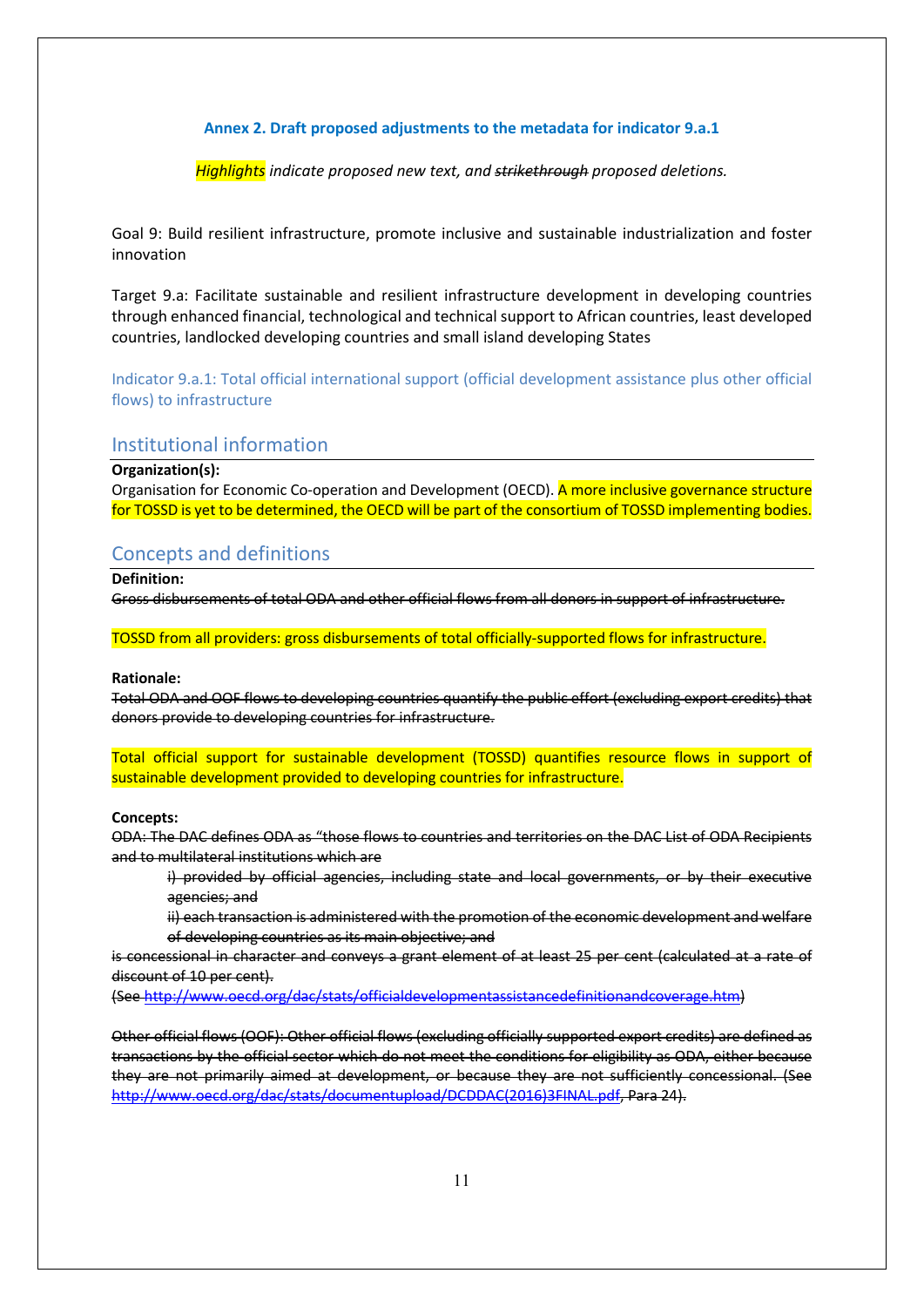The **Total Official Support for Sustainable Development (TOSSD)** statistical measure includes all officiallysupported resource flows to promote sustainable development in developing countries and to support development enablers and/or address global challenges at regional or global levels.

See Reporting Instructions at: [http://www.oecd.org/dac/financing-sustainable](http://www.oecd.org/dac/financing-sustainable-development/development-finance-standards/tossd-task-force.htm)[development/development-finance-standards/tossd-task-force.htm](http://www.oecd.org/dac/financing-sustainable-development/development-finance-standards/tossd-task-force.htm)

Support to infrastructure includes all CRS sector codes in the 200 series (see here: http://www.oecd.org/dac/stats/purposecodessectorclassification.htm)

"Infrastructure" refers both to social infrastructure – water – and economic infrastructure – transport, communication, energy, banking and business. The data are based on a selection of sector codes. <http://www.oecd.org/dac/stats/purposecodessectorclassification.htm> )

### **Comments and limitations:**

Data in the Creditor Reporting System are available from 1973. However, the data coverage is considered complete since 1995 for commitments at an activity level and 2002 for disbursements.

TOSSD data are available from 2019 onwards, historical data are derived from OECD data on ODA, OOF (back to 1995) and amounts mobilised (back to 2012).

## Methodology

**Computation Method:** 

The sum of ODA and OOF flows from all donors to developing countries for infrastructure. The sum of TOSSD for all developing countries for infrastructure.

### **Disaggregation:**

This indicator can be disaggregated by type of flow (ODA or OOF official or officially supported resource flows i.e. resources mobilised from the private sector), by donor, recipient country, type of finance, type of aid, sub-sector, etc.

### **Treatment of missing values:**

- At country level Due to high quality of reporting, no estimates are produced for missing data. Not applicable.
- At regional and global levels Not applicable.

### **Regional aggregates:**

Global and regional figures are based on the sum of TOSSD figures to the infrastructure sector ODA and OOF flows to the agriculture sector.

### **Sources of discrepancies:**

DAC statistics TOSSD data are standardized on a calendar year basis for all provider countries and institutions donors and may differ from fiscal year data available in their budget documents for some countries.

## Data Sources

### **Description:**

TOSSD data will be collected from 2019 onwards, historical data are derived from OECD data on ODA, OOF and amounts mobilised.